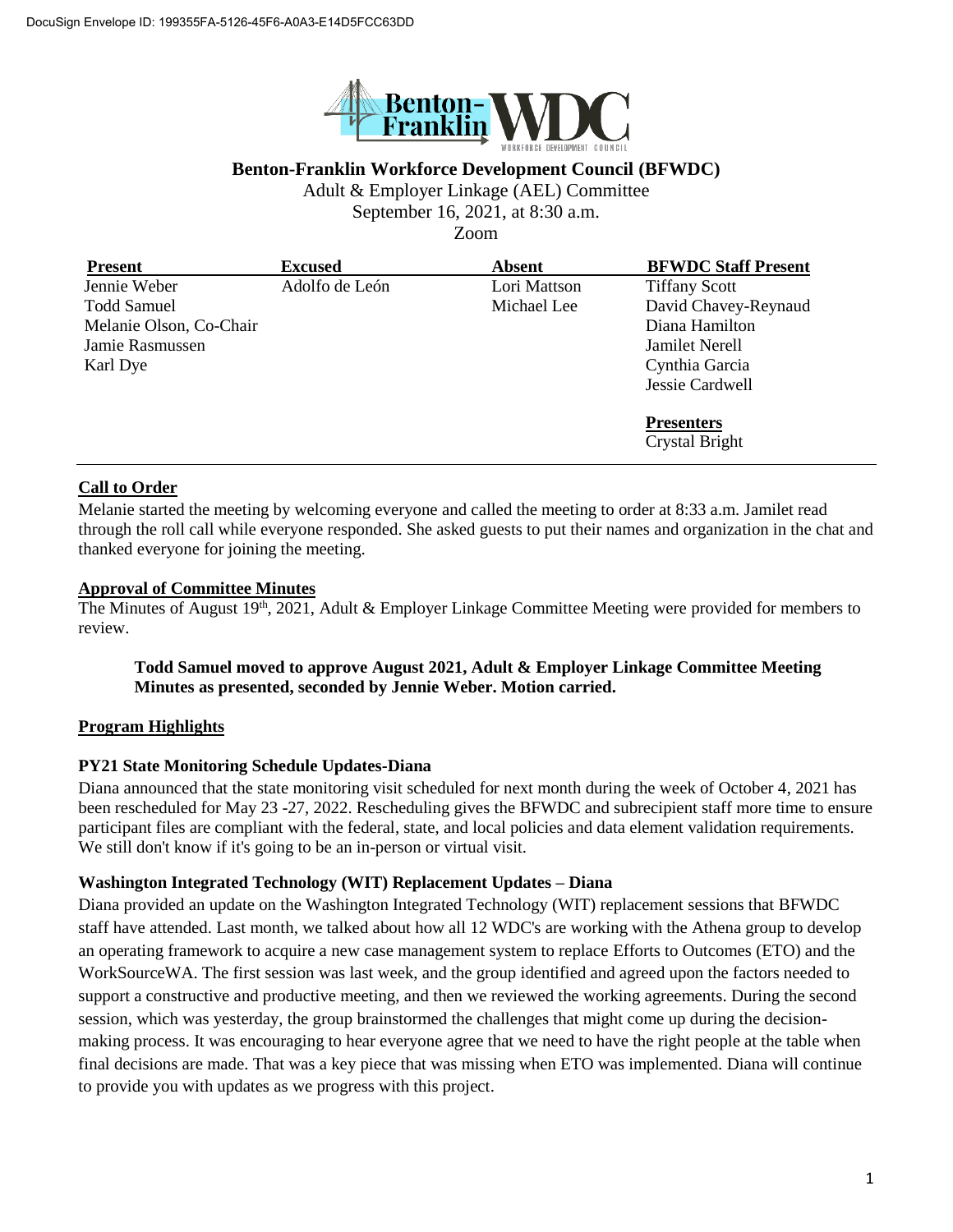Crystal Bright thanked the BFWDC for ensuring that when the conversation around the new MIS happens, we support having the right people a the table.

### **PY21 WIOA Adult & Dislocated Worker/Rapid Response Contract Updates - Diana**

Diana provided an update on the status of the PY21 Adult and Dislocated Worker contracts. They have been thoroughly reviewed and were approved by the Benton County Deputy prosecuting attorney this last Tuesday. We continue with the required signature process and hope to have fully executed contracts sometime in October.

## **PY21 Subrecipient Strategic Plan – Diana**

Diana spoke about the strategy that our subrecipient is working on to increase training and employment opportunities for our program participants. They are working to coordinate training cohorts around pre-planned Business Services hiring events. This strategy entails that every participant who goes through cohort training will be given access to guaranteed job interviews after completing training. The plan is to schedule core training sessions that are completed before the pre-planned hiring events. Then the employment specialists ensure each participant has a resume and cover letter in hand and provides mock interviews before scheduling interviews with the employer. The industries that staff is targeting are healthcare, construction, Commercial Drivers License (CDL), transportation, and welding. We will report out on the outcomes of this strategy once it has been implemented.

Diana encouraged members to review the Performance Summaries in the meeting packets to find more programmatic details for the Adult, Dislocated Worker, Rapid Response, Disaster and Employment Recovery programs.

# **Economic Security for All - Jamilet**

In terms of monitoring: scheduled for May 2022, the EcSA program may or may not be monitored. As of the last program monitoring, the State Monitoring team concluded all programmatic, administrative, and fiscal monitoring. However, EcSA is not a formula grant but a discretionary grant, monitoring (inclusive of programmatic, administrative, and fiscal elements) happens once in the life of a discretionary grant. As you know, EcSA has been awarded the second round of funding starting in April 2022. Depending on how long the new contract funding takes to process and execute, we may or may not be monitored. We will be starting a new grant cycle in April of next year, therefore should EcSA not be monitored in May 2022, we will be in 2023.

An update on the Participant survey from evaluation team Social Policy Research Associates: as discussed last month, the Second Phase of EcSA Evaluation includes the execution and dissemination of Participant Exit Survey (only for participants completing the program) to all the 4 EcSA pilot program participants (these are active participants). The SPS team has let us know that we should be receiving the final survey draft by the end of Sept. They then will have the EcSA pilot sites use the survey for 1 quarter (October – December). In January, they will analyze the feedback gathered, convene with the EcSA pilot sites, and modify the survey based on feedback to later launch this to all the EcSA programs across the state and then all the other WDCs will be joining Phase 2 of the evaluations. The other WDC are currently in Phase 1, which includes site interviews, and other one-on-one check in with the SPR team.

#### **Community Development Block Grant - Jamilet**

We submitted our first A-19 (invoice) to the Department of Commerce. Jamilet mentioned this because, with this grant, the BFWDC has been exposed to a new online platform where programmatic and fiscal activities are recorded and submitted for review and approval.

Jamilet pointed out that CDGB is collaborating with Disaster Recovery to ensure we are not duplicating services at the same food distribution sites. The next step is to continue exploring additional "food site distributions" that meet the program eligibility. For the next months, the BFWDC will focus on creating new partnerships in our community, strategic outreach while continuing working with the Disaster Recovery program to assist when they no longer have the resources to pay participant wages.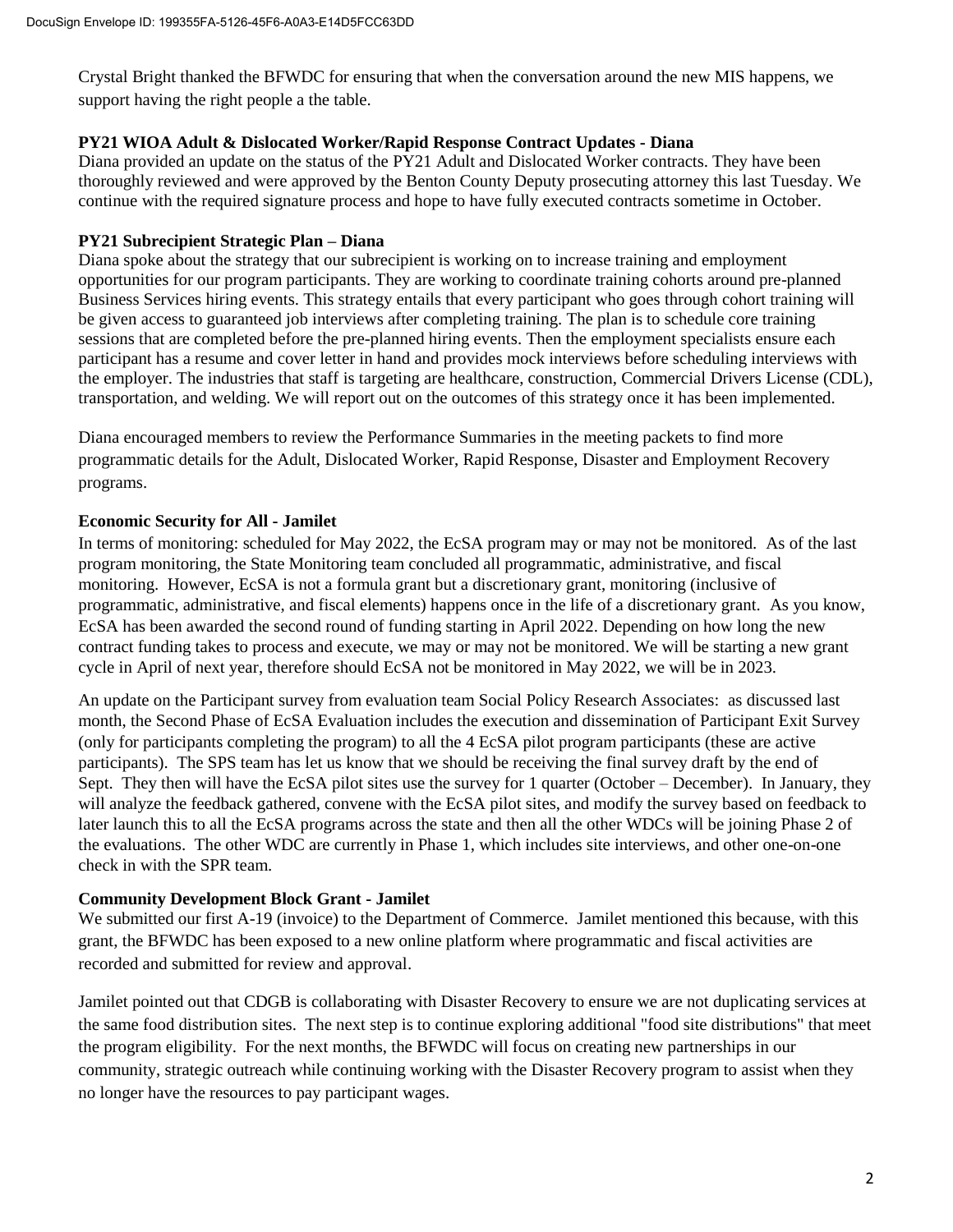Jamilet encouraged members to review the attachments in this meeting packet to find more programmatic details for EcSA and CDBG.

# **Liaison Report – David**

David explained that the August liaison report had a new element; a month-over-month change represented red for decline and green for incline. These changes are largely seasonal and year-over-year; you can see patterns for our area. There is still a strong showing in Benton and Franklin in terms of recovery; the percentage change from this year compared to last year is 135% to 219%.

In total, staff assistance to jobseekers and staff assisted services to job seekers; there is a small decline compared to 2019 or pre-pandemic levels. It's down 9%, or down 2% in total staff-assisted services. We are still significantly up in our business services. In 2020, we served 48 unique businesses, and in 2021, we have served 201. That's an increase of 319%, and in 2019, we only served 56, so it's an increase of 259% from there.

The WIOA numbers have dropped back down as we've restarted the program year. The total participants served and total employed exits are now significantly lower than where they were in June as we have restarted the program year. Families Forward Washington was replaced with the Community Development Block Grant.

The unemployment rate has dropped significantly compared to last year, even last month. Even pre-pandemic levels were at 4.5% unemployment in Benton County, 4.9 and Franklin compared to 2019, that was at 5.2 and five or by 5.2 and 5.8 respectively, we are doing well with jobs right now, even if you compare it to COVID-19.

The COVID-19 job recovery charts there at the bottom; we have dropped a little bit there. If you remember from our July liaison report, we had that number at 108%. I've been using the most up-to-date ESD numbers, which ESD always releases kind of a preliminary estimate for the month, and then they solidify or adjust those figures the following month. So the previous month wasn't sitting at 108. It was sitting at 98%. So the swing I just wanted to assure everybody is not a full 16 percentage points; it is just six. Starting next month, we really should start seeing much more stable numbers.

# **WorkSource Update – Crystal**

Crystal highlighted that the business services team continues to knock it out of the park in terms of working with businesses, engaging them, and increasing engagement over the year. At the top of the Worksource operator report, you will see some statistics around the August virtual job fair, which had an attendance rate of 75%. Anything over 50% is generally considered excellent. There was a slight decrease in numbers of job seeker customers in August. We are not entirely sure at this point exactly why that occurred. But there is an increase in walk-in traffic. The word is getting out as we are continuing to do outreach into the community and attend some of the events like the Hapo back-to-school bash in early September. It's been a long time that our doors were closed, and even though we were available virtually, being able to reintroduce ourselves and remind the community of the resource that they have right here is important.

Crystal also highlighted the new scheduler that was procured by the state, called Qtrac. WorkSource Columbia Basin (WSCB) has been learning how to use it. It was implemented at WSCB in early August. Right now, the staff is making the appointments for customers as they're reaching out to us and tracking our in-person appointments through that. Other functions of Qtrac include tracking wait time, attendance rates serving of customers, and other unique features. will be a feature for the public to be able to book their own appointments online.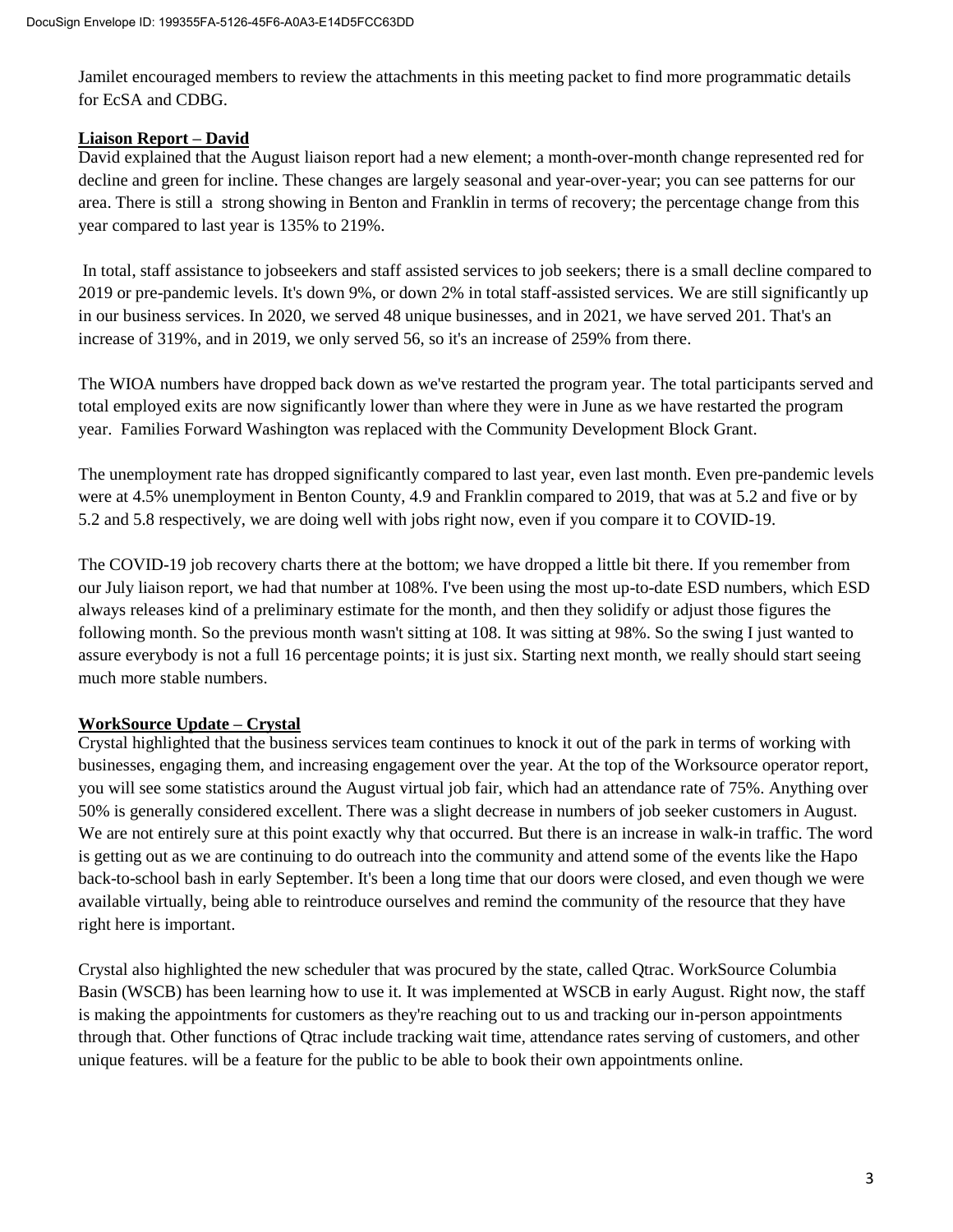Todd asked if Crystal could give some feedback around what businesses are saying about the cost versus the benefit of participating in these job fairs. Are businesses communicating if they think it's worth the time and effort to participate in these job fairs? And it's working, or it's not working?

Crystal responded by stating the feedback that they have received has been mostly positive. There is a need to start looking at what a hybrid job fair might look like to create accessibility for businesses and job seekers. In terms of Brazen and usability, most of that feedback has been positive. The business service team makes the practice of following up with business customers, as they're holding these events and post events, to gather more information and make changes in real-time.

Kayci Loftus added to Crystal's response by stating, the virtual job fairs have been successful as the only means available to customers. There is an interest in employers gaining access to our brick and mortar by coming into WSCB, or TC futures, where they can engage with customers face to face. One positive outcome in the last two weeks is a business services representative brought a healthcare employer to TC Futures. While the customer draw was low, they hired two individuals after meeting with them in person.

Crystal added that since the reopen, one local business didn't have an onsite hiring space or interviewing space. WSCB accommodated that business with a space safely.

# **Childcare Aware - Jamilet**

At the next AEL meeting, we will have a guest speaker, her name is Suzanne Suymaya, and she represents Childcare Aware. She has worked with WSCB and the EcSA program to provide services for parents seeking childcare opportunities as they continue their journey to employment. She will provide a quick overview of her agency, the resources they provide, and a summary of a study that her agency conducted recently to identify the impacts of COVID on childcare services in our area.

# **Other Business**

**Melanie Olson-** At the outpatient or the Counseling Center, the inpatient psychiatric unit, the crisis triage facility, and all the outpatient services, we are at about a 26% vacancy rate for employees. The positions posted are entrylevel, and our challenge is competing with places like McDonald's for entry-level jobs that could lead into careers and even with a sign-on bonus, or raising some of those wages. They offer benefits even with part-time employment, all the way up through health insurance. Health care across the board, not just nursing but all the support positions, is becoming critical. She wanted to make everybody aware that that's what's happening in health care. She is hoping to partner and bring some of those workers looking for new careers and meaningful jobs.

Tiffany asked to clarify what entry-level meant for Melanie's positions. Are there any prerequisites or certifications that are required? A certain level of education like a GED or high school diploma? Can you speak a little bit about that**?**

Melanie responded with, the entry-level positions there are background checks, because we work for a hospital system, and so no sex offenders, no Class B. and above felonies, GED preferences, high school diploma or bachelor's degree in some point. These jobs are the jumping-off points for long-term work in mental health. Most people who come to Lourdes end up staying there, getting their clinical skills at places like Cullum House or Transitions, and then moving on. However, they have had positions open for several weeks now, and are not getting applicants.